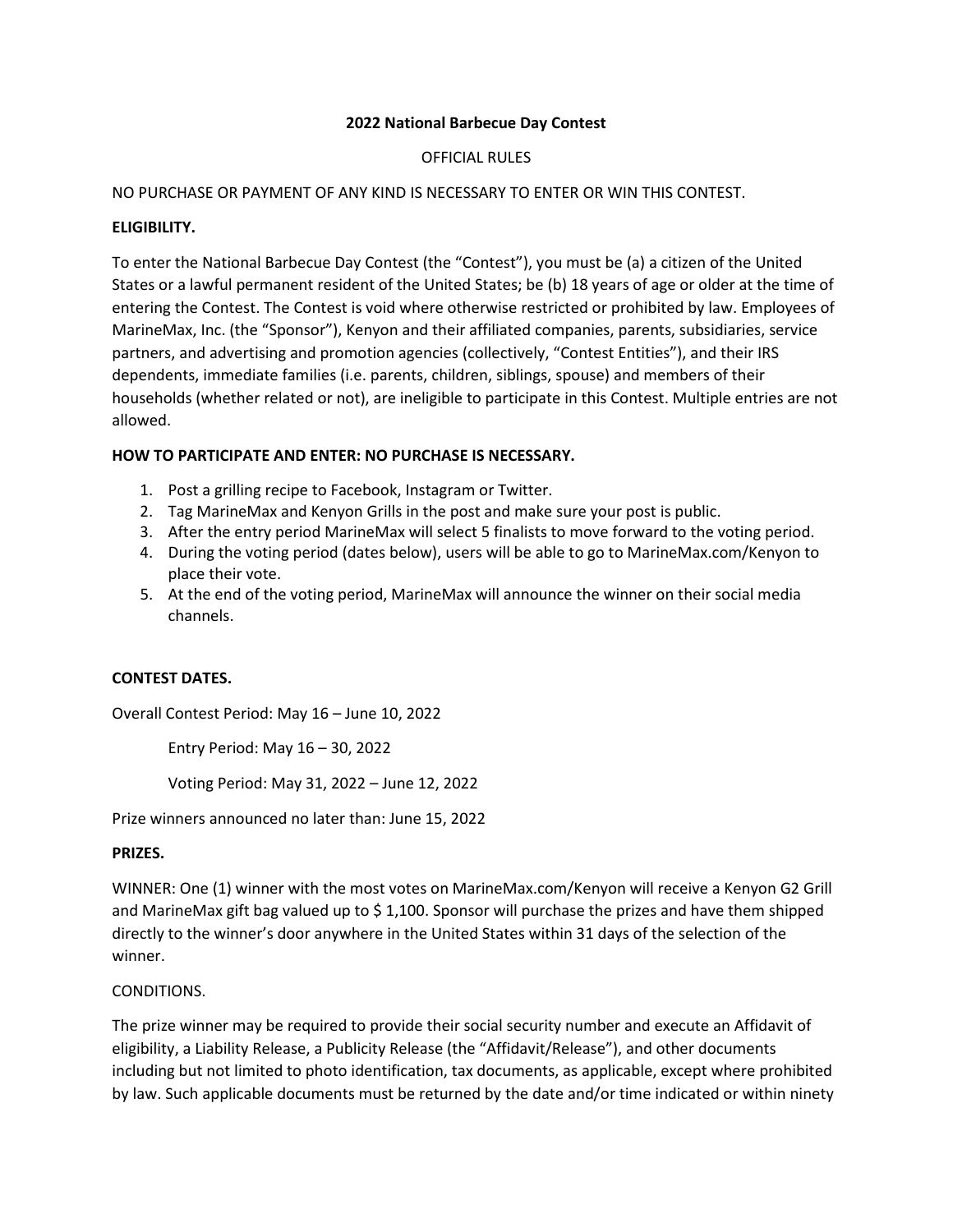(90) days of receipt of such documents. If the potential winner fails to return such documents within that time, or if an entrant is found to be ineligible, or if he/she does not comply with the official rules, then the potential winner will be disqualified, and an alternate winner will be selected through a random drawing by Sponsor from the remaining entries. If the prize or prize notification is returned as undeliverable, this will result in disqualification and an alternative winner will be selected. All federal, state or other tax (including income taxes) arising from this Contest will be the sole responsibility of the winner. Winning entries and prizes are not transferable; no prize substitutions are allowed except by Sponsor who reserves the right to substitute prizes with prizes of equal or greater value. Prizes cannot be redeemed for cash. The Sponsor, its affiliates and agencies are responsible for prize delivery only.

### **MISCELLANEOUS.**

This Contest is subject to all applicable federal, state and local laws. By participating, entrants and their participating entities agree to be bound by these Official Rules and the decisions of the Sponsor and waive any right to claim ambiguity in the Contest or these Official Rules. The Contest Entities shall not have any liability for (i) any technical failures of any kind, including but not limited to malfunctions, interruptions or disconnections in phone lines or network hardware or software; (ii) technical or human error which may occur in the administration of the competition; (iii) any malfunction of or damage to the prizes; or (iv) any restrictions or delays imposed by any customs authorities or any import or other taxes of any kind imposed by any taxation authority in respect of the prizes. Contest Entities are not responsible for lost, late, misdirected, undeliverable, illegible, or incomplete entries, whether due to system errors or failures, faulty transmissions or other telecommunications malfunctions, entries not received resulting from any hardware or software failures of any kind, lost or unavailable network connections, failed, incomplete or garbled computer or telephone transmissions, typographical or system errors and failures, faulty transmissions, technical malfunctions, human error or traffic congestion on the Internet or at any website, or any combination thereof, including any injury or damage to participant's or any other person's computer relating to or resulting from participation in this Contest or downloading any materials in this Contest. Sponsor may prohibit an entrant from participating in the Contest or winning a prize if, in its sole discretion, it determines that said entrant is attempting to undermine the legitimate operation of the Contest by cheating, hacking, deception, or other unfair playing practices (including the use of automated quick entry programs) or intending to annoy, abuse, threaten or harass any other entrants, Sponsor, or Contest Entities. If for any reason this Contest is not able to be conducted as planned, including, but not limited to, by reason of infection by computer virus, bugs, tampering, unauthorized intervention, fraud or any other causes beyond the reasonable control of Sponsor which corrupt or affect the administration, security, fairness, integrity or proper conduct of the promotion, then Sponsor reserves the right at its sole discretion to cancel, terminate, modify or suspend the Contest and randomly draw from those entries received up to the cancellation/suspension date. This Contest is in no way sponsored, endorsed or administered by or associated with Facebook or Instagram. CAUTION: ANY ATTEMPT BY AN ENTRANT TO DELIBERATELY DAMAGE OR UNDERMINE THE LEGITIMATE OPERATION OF THE CONTEST MAY BE IN VIOLATION OF CRIMINAL AND CIVIL LAWS AND SHOULD SUCH AN ATTEMPT BE MADE, SPONSOR RESERVE THE RIGHT TO SEEK REMEDIES AND DAMAGES (INCLUDING ATTORNEY'S FEES) FROM ANY SUCH ENTRANT TO THE FULLEST EXTENT OF THE LAW, INCLUDING CRIMINAL PROSECUTION.

#### **NO WARRANTIES. LIMITATION OF LIABILITY.**